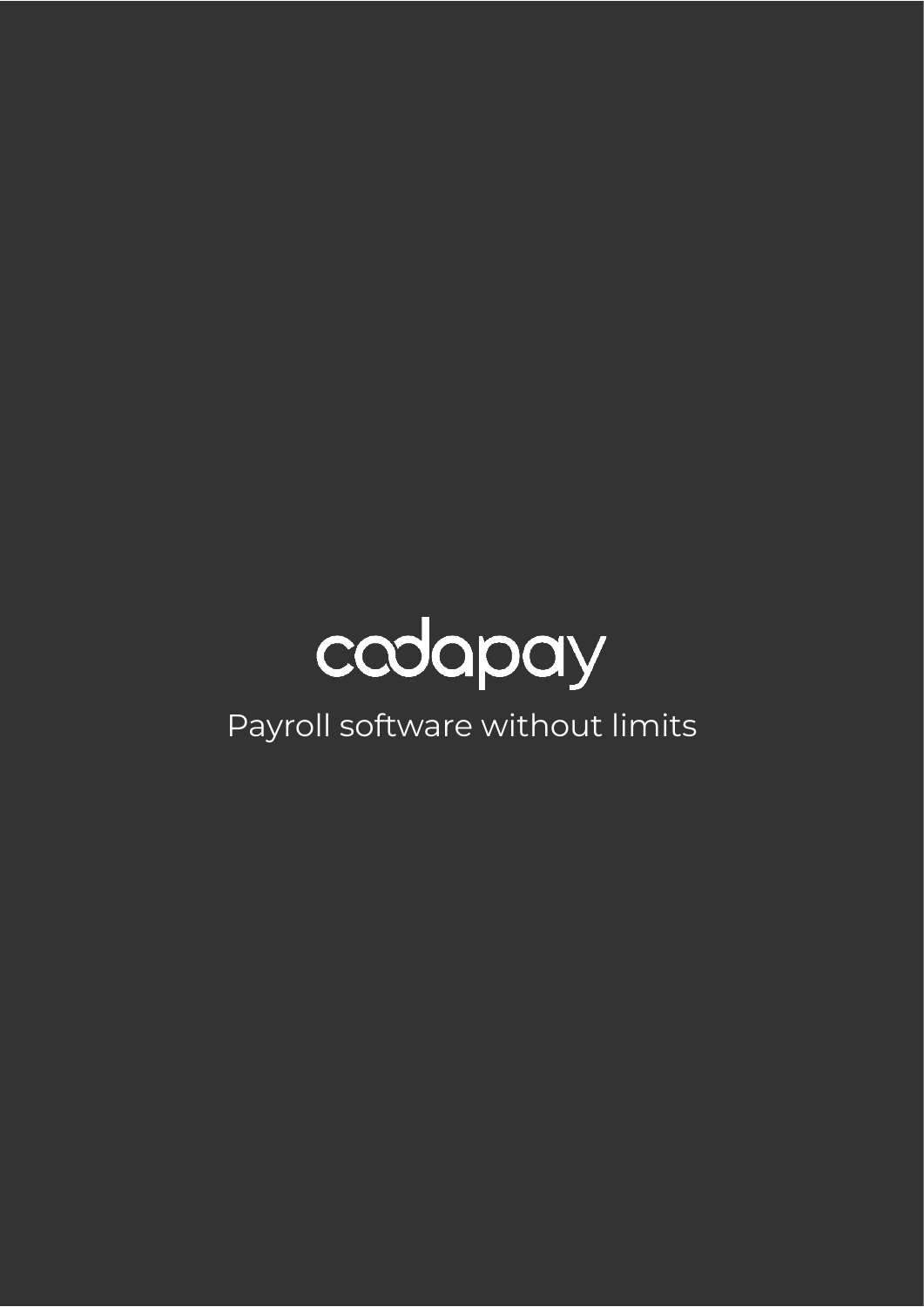# **The Codapay vision**

We believe that payroll should be less complex and without the common administrative burdens.

Codapay offers scalable payroll solutions for businesses big or small – including recruitment agencies, umbrella companies, and payroll bureaus – to eliminate the day-today pains associated with keeping workers paid.

#### Flexible software offering real value for money

A great quality solution is the best way to reduce costs.

grow. Pay any number of workers without delay and use Codapay is limitless, with no upgrades required when you time-saving features like automation and bulk processing.

We evolve alongside you with free, regular updates designed to make your everyday tasks easier.

Best of all, our pay-per-usage pricing model keeps costs affordable, allowing your payroll software to support your growth plans. Plus, you'll get free support (from our UKbased specialists!) included.

That's the Codapay way.

# **Why we're different**

We're a fully UK-based team that combines great technology and customer service. Here are just some of things our clients love about Codapay:

- Cloud-based solution use it anytime, anywhere
- No hidden costs, ever free regular upgrades
- Pay as you grow only pay for what you use
- No cost for additional licenses
- Make bespoke changes to your system (optional)

### **Unique functionality**

- ✓ Unparalleled speed payroll in seconds
- ✓ No limit on the number of payments made
- ✓ Reverse and correct errors easily
- ✓ Reactivate left employees without duplication
- ✓ Clear audit log to list any changes made

### **Key Partnerships**

Smart Pension



nensio





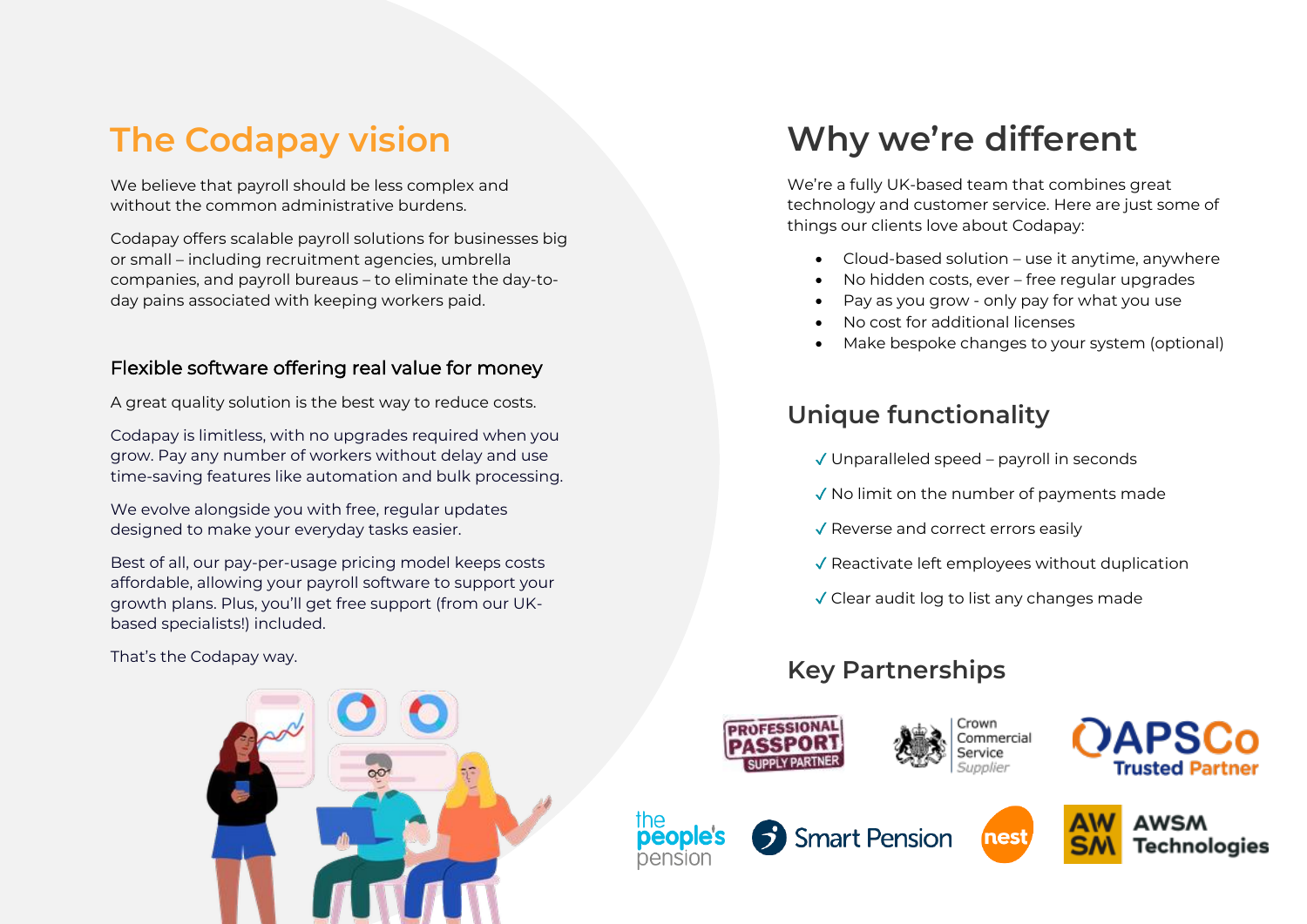# **Our payroll solutions by business type**

Powered by the cloud, Codapay's off-the-shelf software is flexible and limitless, suitable for all pay types and frequencies. For more unique requirements, we can develop built-to-order solutions.

| <b>Umbrella</b><br>companies                                                            | Recruitment<br>agencies                                                            | <b>Payroll</b><br>bureaus                                                 | <b>Other</b><br>(Bespoke)                                                        |
|-----------------------------------------------------------------------------------------|------------------------------------------------------------------------------------|---------------------------------------------------------------------------|----------------------------------------------------------------------------------|
| For umbrella companies or<br>intermediaries of any size.                                | For recruitment / staffing<br>agencies of any size.                                | For payroll bureaus,<br>accountants, and outsourced<br>payroll companies. | Our custom-made payroll<br>software is suitable for any<br>business of any size. |
|                                                                                         |                                                                                    | <b>Key Features</b>                                                       |                                                                                  |
| √ Enables unlimited payments<br>with lightning-fast processing                          | √ Unlimited payments<br>processed in just a few seconds                            | √ Offers both style and<br>substance                                      | √ Affordable solutions to meet<br>your budget and timescale                      |
| √ Bulk payroll across all pay<br>types in just one click                                | √ Easy to use interface<br>including bulk import of new<br>starters and timesheets | √ Ever evolving to optimise<br>performance and ease of use                | √ Tailored to your specification<br>√ UK-based development team                  |
| √ Allows errors to be reversed<br>for ultimate flexibility                              | √ Mobile-friendly portal for<br>workers to view documents and                      | √ One-click payments that are<br>processed in just a few seconds          | with years of experience<br>√ Cloud-based with automatic                         |
| $\sqrt{\phantom{a}}$ Expenses processing and<br>comprehensive reporting are<br>included | payslips (optional)<br>√ Compliant with payroll and                                | √ Highly customisable with<br>extensive reporting options                 | updates and lightning-fast<br>speed                                              |
| √ A clear audit trail at company,                                                       | <b>GDPR</b> legislation                                                            | √ Limitless solution with no<br>caps on workers paid                      | √ Crystal clear contracts - plus<br>an account manager on hand                   |
| agency, and worker level<br>√ Flexible and affordable<br>payments thanks to cloud       | √ Time-saving features<br>including automation and bulk<br>processing              | √ Free and regular updates,<br>plus legislation compliance                | √ Customisable design,<br>functionality, and capabilities                        |
| hosting                                                                                 | $\sqrt{\ }$ Easy integration with your<br>front office CRM                         | √ UK-based support and<br>development team                                | √ Ongoing technical support<br>included                                          |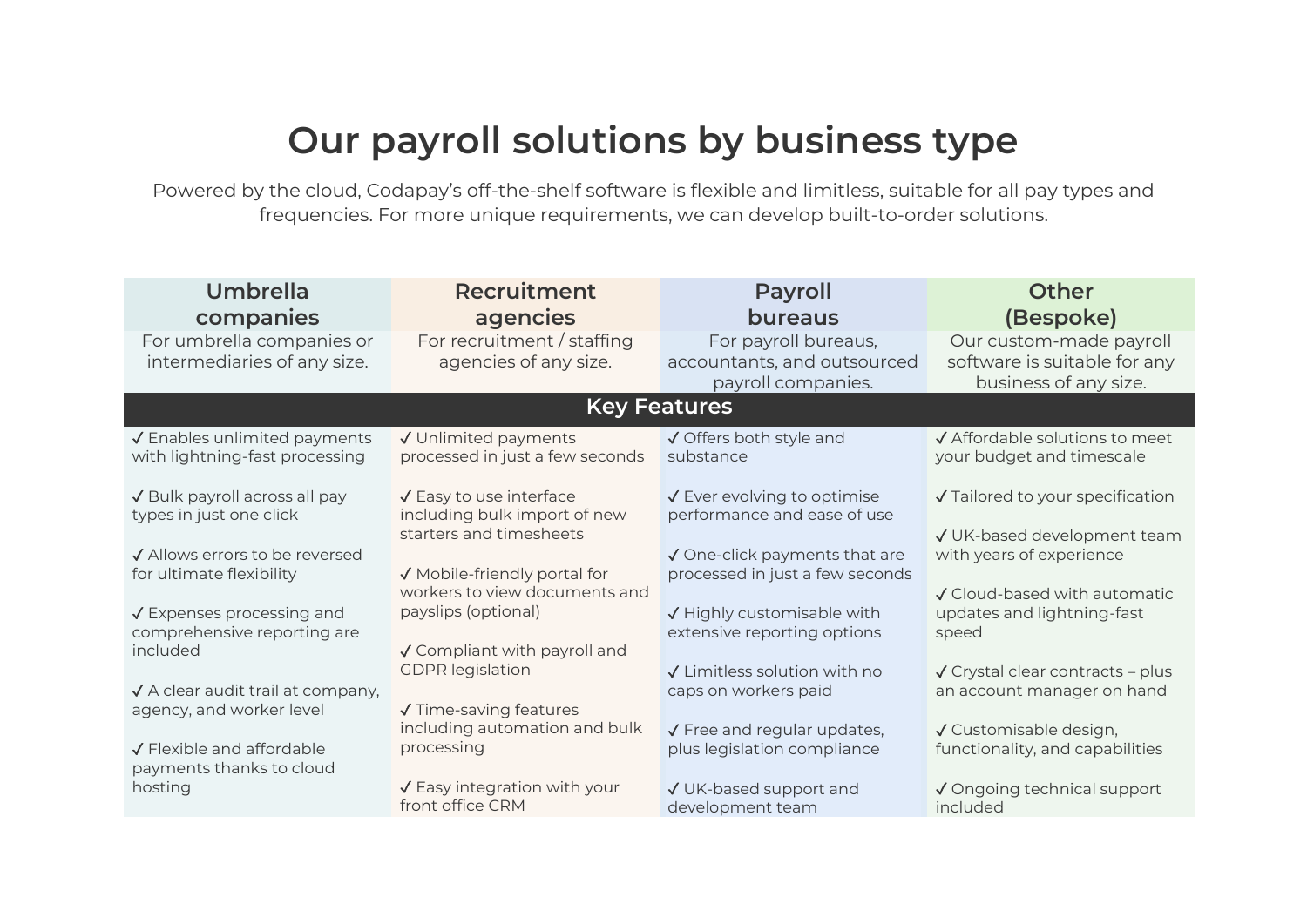## **Benefits of the Codapay platform**

#### Access anywhere, updates rolled out automatically

Codapay is cloud-hosted, so you just need an internet connection to access it. Forget inconvenient downloads, as patches and upgrades are automatically rolled out at no extra cost.

#### Make unlimited payments in one click with one login

Making payments takes just a few seconds regardless of how many you make. Use just one login to process payroll for all agencies and employers.

| Codapay                       |                                      | Search for anything                                                                                           |                                   |                              |           |                                        |              |         |                        |                                |                          | $\alpha$       |
|-------------------------------|--------------------------------------|---------------------------------------------------------------------------------------------------------------|-----------------------------------|------------------------------|-----------|----------------------------------------|--------------|---------|------------------------|--------------------------------|--------------------------|----------------|
| Payroll                       | HMRC Real Time Information ~         | <b>Exit Payroll</b>                                                                                           |                                   |                              |           |                                        |              |         |                        |                                |                          |                |
|                               |                                      | Payroll Batch Preview - Tax Fortnight 1                                                                       |                                   |                              |           |                                        |              |         |                        |                                |                          |                |
|                               |                                      |                                                                                                               |                                   |                              |           |                                        |              |         |                        | X Delete Batch                 | <b>A</b> Download Report | Commit Payroll |
| 100 PAYE Employee/s           |                                      |                                                                                                               |                                   |                              |           |                                        |              |         |                        |                                |                          |                |
| $-100$ OK                     |                                      |                                                                                                               |                                   |                              |           |                                        |              |         |                        |                                |                          |                |
|                               | <b>Gross Pay</b><br>£110,176.50      | Tax<br>£18,045.54                                                                                             | <b>De NI</b><br>£8,453.43         | Er NI<br>£10,926.72          |           |                                        |              |         |                        |                                |                          |                |
|                               | <b>Hol Pay Accrued</b><br>£6,362.56  | <b>EE</b> Pension<br>£0.00                                                                                    | <b>ER Pension</b><br>£ 0.00       | <b>Net Pay</b><br>£84,779.53 |           |                                        |              |         |                        |                                |                          |                |
|                               | Processor Options: Framewe Processor |                                                                                                               |                                   |                              |           |                                        |              |         |                        |                                |                          |                |
| <b>Total Employees</b><br>100 |                                      |                                                                                                               | <b>Total Gross</b><br>£110,176.50 |                              |           | <b>Total Employer NI</b><br>£10,926.72 |              |         |                        | <b>Total Tax</b><br>£18,045.54 |                          | ш              |
|                               |                                      |                                                                                                               |                                   |                              |           |                                        |              |         |                        |                                |                          |                |
| X Random Check                |                                      | Q. Filter                                                                                                     |                                   |                              |           |                                        |              |         |                        |                                |                          |                |
|                               |                                      | You are being shown up to 50 random employees from this Payroll Batch for spot checking. New Random Employees |                                   |                              |           |                                        |              |         |                        |                                |                          |                |
|                               | Processor                            | <b>Payment Company</b>                                                                                        | <b>Employee Reference</b>         | <b>Employee Name</b>         | Gross     | Tax                                    | <b>Ee NI</b> | Er NI   | <b>Hol Pay Accrued</b> | <b>EE</b> Pension              | <b>ER Pension</b>        | Net            |
| 京都                            | <b>PAYE</b>                          | <b>ACME Contracting Ltd</b>                                                                                   | ASTAR/X210                        | Miss Joan Wilson             | £445.00   | £34.60                                 | £9.48        | £14.77  | £0.00                  | 00.00                          | 00.00                    | £355.92        |
| 京都                            | <b>PAYE</b>                          | ACME Contracting Ltd                                                                                          | ASTAR/X231                        | Mr George Moore              | £1,467.00 | £225.90                                | £132.12      | £155.80 | £177.07                | £0.00                          | £0.00                    | £1,128.08      |

| Coda pay                 | Search for anything                                                                                                                                                                                                                                                                                                          |               |                                                      | $\alpha$                                                        |  |
|--------------------------|------------------------------------------------------------------------------------------------------------------------------------------------------------------------------------------------------------------------------------------------------------------------------------------------------------------------------|---------------|------------------------------------------------------|-----------------------------------------------------------------|--|
| Payroll                  | HMRC Real Time Information -<br><b>Exit Payroll</b>                                                                                                                                                                                                                                                                          |               |                                                      |                                                                 |  |
|                          | <b>Payroll Batch Validation</b>                                                                                                                                                                                                                                                                                              |               |                                                      |                                                                 |  |
| <b>Validation Failed</b> | We've ran Pre-Payroll Validation which has failed for the below employees.<br>X Employees shown below with any Errors will be removed from your payroll batch and so will not be calculated.<br>A Employees shown below with any Warnings will still be processed, but we recommend you fix the problem as soon as possible. |               |                                                      |                                                                 |  |
| A Validation Results     |                                                                                                                                                                                                                                                                                                                              |               |                                                      |                                                                 |  |
| Status                   | <b>Employee Ref</b>                                                                                                                                                                                                                                                                                                          | Employee Name | Error                                                |                                                                 |  |
| Error                    | SAMPLE/1001                                                                                                                                                                                                                                                                                                                  | Joe Bloggs    | Employee NI Code must be provided                    |                                                                 |  |
| Error                    | SAMPLE/1001                                                                                                                                                                                                                                                                                                                  | Joe Bloggs    | Tax Code * is not valid                              |                                                                 |  |
| Warning                  | SAMPLE/1001                                                                                                                                                                                                                                                                                                                  | Joe Bloggs    | Employee Bank Acount Number has not been provided    |                                                                 |  |
| Warning                  | SAMPLE/1001                                                                                                                                                                                                                                                                                                                  | Joe Bloggs    | Employee Bank Acount Sort Code has not been provided |                                                                 |  |
| Warning                  | SAMPLE/1001                                                                                                                                                                                                                                                                                                                  | Joe Bloggs    | Employee has missing national insurance number       |                                                                 |  |
|                          |                                                                                                                                                                                                                                                                                                                              |               | + Back to Payroll Dashboard                          | Process Payroll<br>A Workers with Errors will not be processed. |  |

#### Make fewer errors and increase satisfaction

With built-in AI error checking, the pressure's off when it comes to checking data. Accidents happen, but when they do, you can easily reverse and correct errors.

#### Make amends to previous pay weeks

Say goodbye to closed pay weeks, as Codapay keeps them open so you can make adjustments.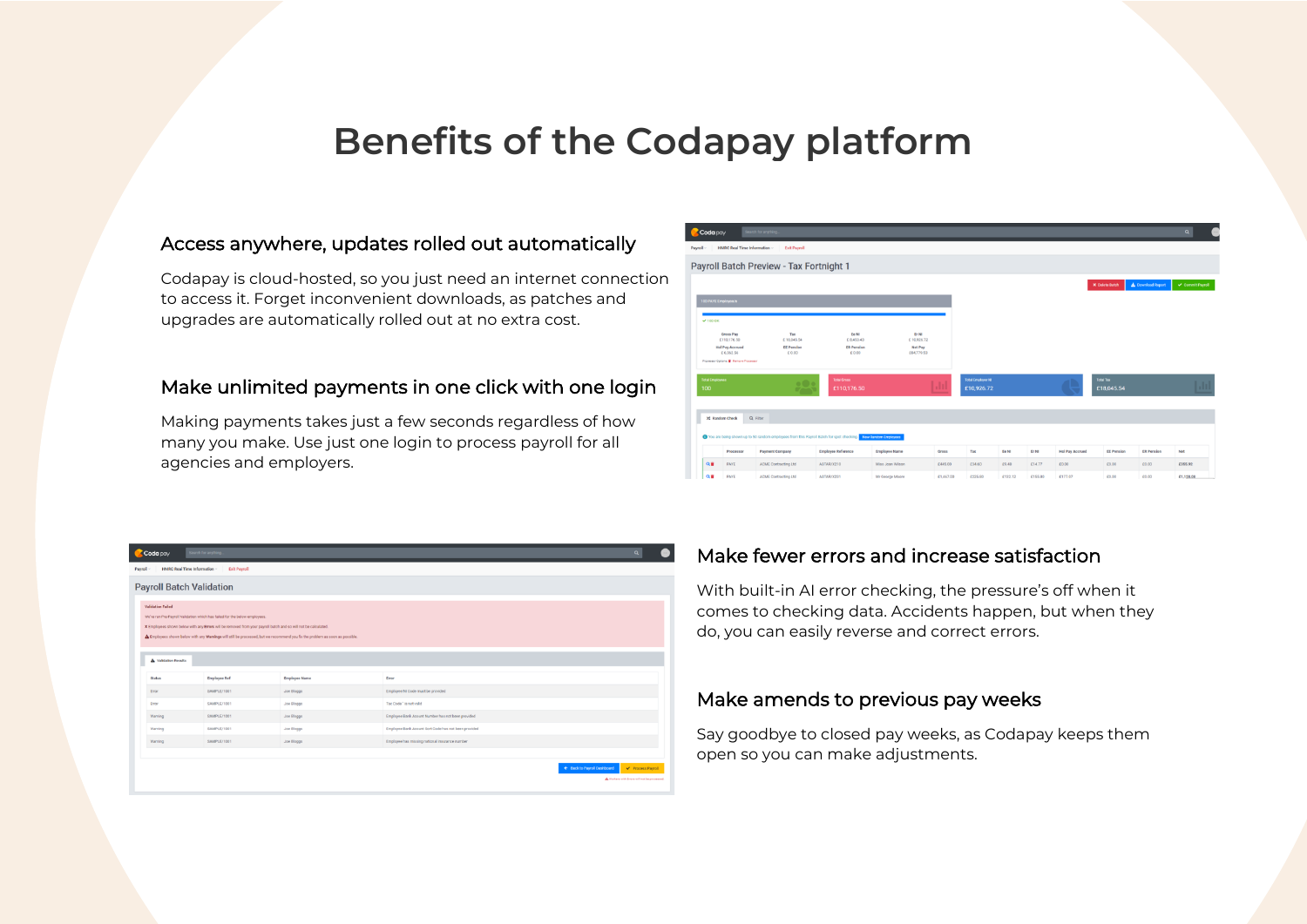#### More reports than you'll ever need – bespoke available

Codapay's rich reporting suite allows you to keep on top of your responsibilities at the click of a button. If you require a custom report, we can configure this for you.

#### Worker / client portals

Workers, employers, and agencies can login to access payslips, P45s, P60s, communications and contracts, as well as upload timesheets and expenses.



| Coda pay<br>Search for anything                                                                                                                                                                      |                                                                                                                                                                        | $\mathbf{Q}_i$                                                                                                                                                                                                    | a and |
|------------------------------------------------------------------------------------------------------------------------------------------------------------------------------------------------------|------------------------------------------------------------------------------------------------------------------------------------------------------------------------|-------------------------------------------------------------------------------------------------------------------------------------------------------------------------------------------------------------------|-------|
| HMRC Real Time Information ~<br><b>Exit Payroll</b><br>Payroll ~                                                                                                                                     |                                                                                                                                                                        |                                                                                                                                                                                                                   |       |
| Preparing Monthly Payroll for Period #2                                                                                                                                                              |                                                                                                                                                                        |                                                                                                                                                                                                                   |       |
| <b>Period Information</b>                                                                                                                                                                            | Refine Processing                                                                                                                                                      | Payroll Summary                                                                                                                                                                                                   |       |
| Frequency<br>Monthly<br><b>Tax Period (for Frequency)</b><br>$\mathcal{L}_{\mathcal{A}}$<br>Period Starts<br>06 May 2020<br><b>Period Ends</b><br>05 June 2020<br><b>Process Date</b><br>31 May 2020 | <b>Processors</b><br>PANE(1)<br><b>Contract Companies</b><br>ACME Contracting Ltd (1)<br>Agencies<br>Sample Agency Ltd (1)<br><b>Agency Links</b><br>$\Box$ SAMPLE (1) | Processors<br>PAYE<br>Agencies<br>Sample Agency Ltd<br><b>Contract Companies</b><br>ACME Contracting Ltd<br><b>Employees</b><br>$\circ$<br><b>Input Gross</b><br>£0.00<br>Validate Payroll ><br>Centri Payrol III |       |

#### Expenses, invoices, and communications in one system

Save money and increase efficiency by keeping all the functionality you need in one solution. You can also issue documents and assign them against a worker to keep it all in one place.

#### Save time with bulk processing

Send, import, download, process, and more with ease without any lagging or hold-ups. Manual data entry is a thing of the past with Codapay – although it's easy to complete if you need to.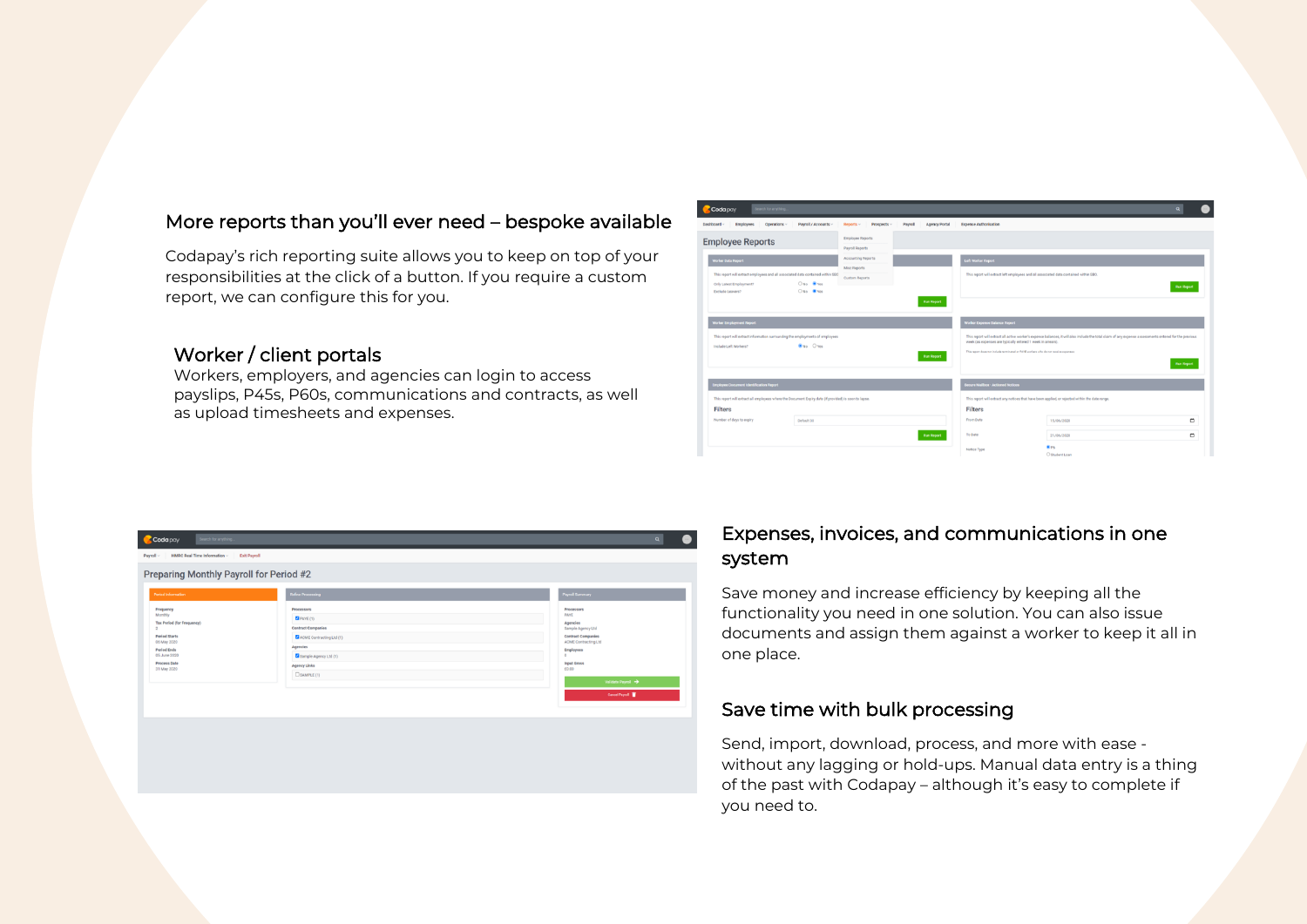#### Key functionality of Codanay Codapay for Umbrellas Codapay for United States **Key functionality of Codapay**

| will be generated for you. |                           |  |                   | You are about to create a new employee. This employee will be created as "New Starter (Minimal)" and will require more details before payroll. If you do not enter a reference, one |                              |              |  |
|----------------------------|---------------------------|--|-------------------|-------------------------------------------------------------------------------------------------------------------------------------------------------------------------------------|------------------------------|--------------|--|
| Name *                     | Title                     |  | <b>First Name</b> |                                                                                                                                                                                     | Surname                      |              |  |
| Date of Birth              | Date Of Birth             |  |                   | <b>Email Address</b>                                                                                                                                                                | <b>Email Address</b>         |              |  |
| <b>NI Number</b>           | National Insurance Number |  |                   | <b>D</b> Number                                                                                                                                                                     | Mobile Number                |              |  |
| Agency                     |                           |  | $\checkmark$      | Reference                                                                                                                                                                           | Reference (NO AGENCY PREFIX) |              |  |
| <b>Sector</b>              |                           |  | $\checkmark$      | <b>Payment Frequency</b>                                                                                                                                                            | Monthly                      | $\checkmark$ |  |
| <b>Tax Code</b>            | <b>1257L</b>              |  |                   | <b>Payroll Processor</b>                                                                                                                                                            | None                         | $\checkmark$ |  |
| NI Code                    | А                         |  |                   | <b>First Pay Date</b>                                                                                                                                                               | 20/08/2021                   |              |  |

#### Employee management

- Add key information to create a new starter profile
- Complete set up via the New Starters tab to distribute documentation and validate for payroll
- Alternatively, you can bulk upload employees via a.csv import

Edit and view employee information or make an action easily.

#### Import hours

Manually import worker hours or bulk upload via .csv import. Employees and agencies have portal access.

| <b>Payment Period</b>         | Tax Month 5 (30 Aug 20) | $\checkmark$ | Quantity           | Qty (0.00)                      |
|-------------------------------|-------------------------|--------------|--------------------|---------------------------------|
| Pay Type                      | PR - Pension Refund     | $\checkmark$ | Rate               | Rate (0.00)                     |
| Raise Invoice for these Hours |                         | + Add Hours  | <b>Description</b> | Override Description (Optional) |

| to raise a new invoice you must first select the recipient / origin. |                                                          |              |
|----------------------------------------------------------------------|----------------------------------------------------------|--------------|
| From                                                                 | 123 Test Company Ltd - (ContractCompany)                 | $\checkmark$ |
| To                                                                   | Agency Demo Ltd [AD01] - ACME Contracting Ltd - (Agency) | $\checkmark$ |
| <b>Invoice Description / Client</b><br><b>Reference</b>              |                                                          |              |
| <b>Due Date</b>                                                      | 17/08/2020                                               |              |
|                                                                      | Raise Invoice                                            |              |

#### Invoice agencies

Generate invoices for agencies and Intermediaries.

Preview payslips and add line-by-line invoices, and view and filter previous payslips.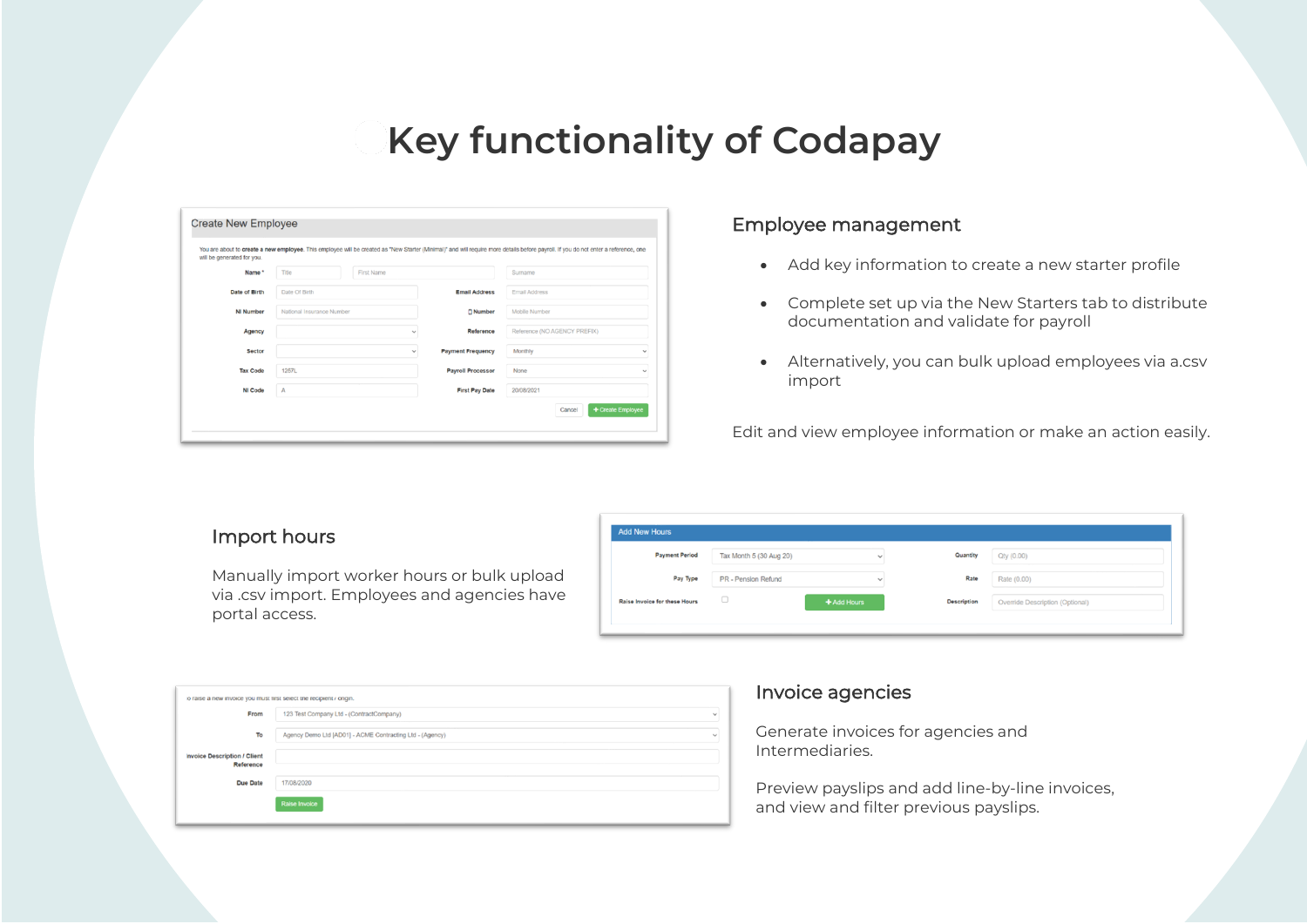#### Pre-validate payroll

Run payroll for an open or closed batch - simply select the payment period and choose whether to pay all available workers:

- Pre-authorisation takes place to check for errors
- Spot check or review the payments before committing



| $\times$ 1 OK                         |                            |                            |                 |                          |                  |  |
|---------------------------------------|----------------------------|----------------------------|-----------------|--------------------------|------------------|--|
| <b>Gross Pay</b><br>£0.00             | Tax<br>£0.00               | Ee NI<br>£0.00             | Er NI<br>£0.00  |                          |                  |  |
| <b>Hol Pay Accrued</b><br>£0.00       | <b>EE Pension</b><br>£0.00 | <b>ER Pension</b><br>£0.00 | Margin<br>£0.00 |                          |                  |  |
| <b>Net Pay</b><br>£4,250.00           |                            |                            |                 |                          |                  |  |
| Processor Options: @ Remove Processor |                            |                            |                 |                          |                  |  |
|                                       |                            |                            |                 |                          |                  |  |
|                                       |                            | <b>Total Gross</b>         |                 | <b>Total Employer NI</b> | <b>Total Tax</b> |  |
|                                       |                            |                            |                 | £0.00                    | £0.00            |  |
| <b>Total Employees</b>                |                            | £0.00                      |                 |                          |                  |  |
|                                       |                            |                            |                 |                          |                  |  |

#### Run payroll

- Payroll can be completed in a matter of seconds. Once you have committed payroll, all selected workers will then undergo post-payroll validation – ensuring compliance with final checks such as NMW and negative net payments
- Payslips are generated within 1 hour and RTI is processed
- If you've made an error, rollback the batch and re-run payroll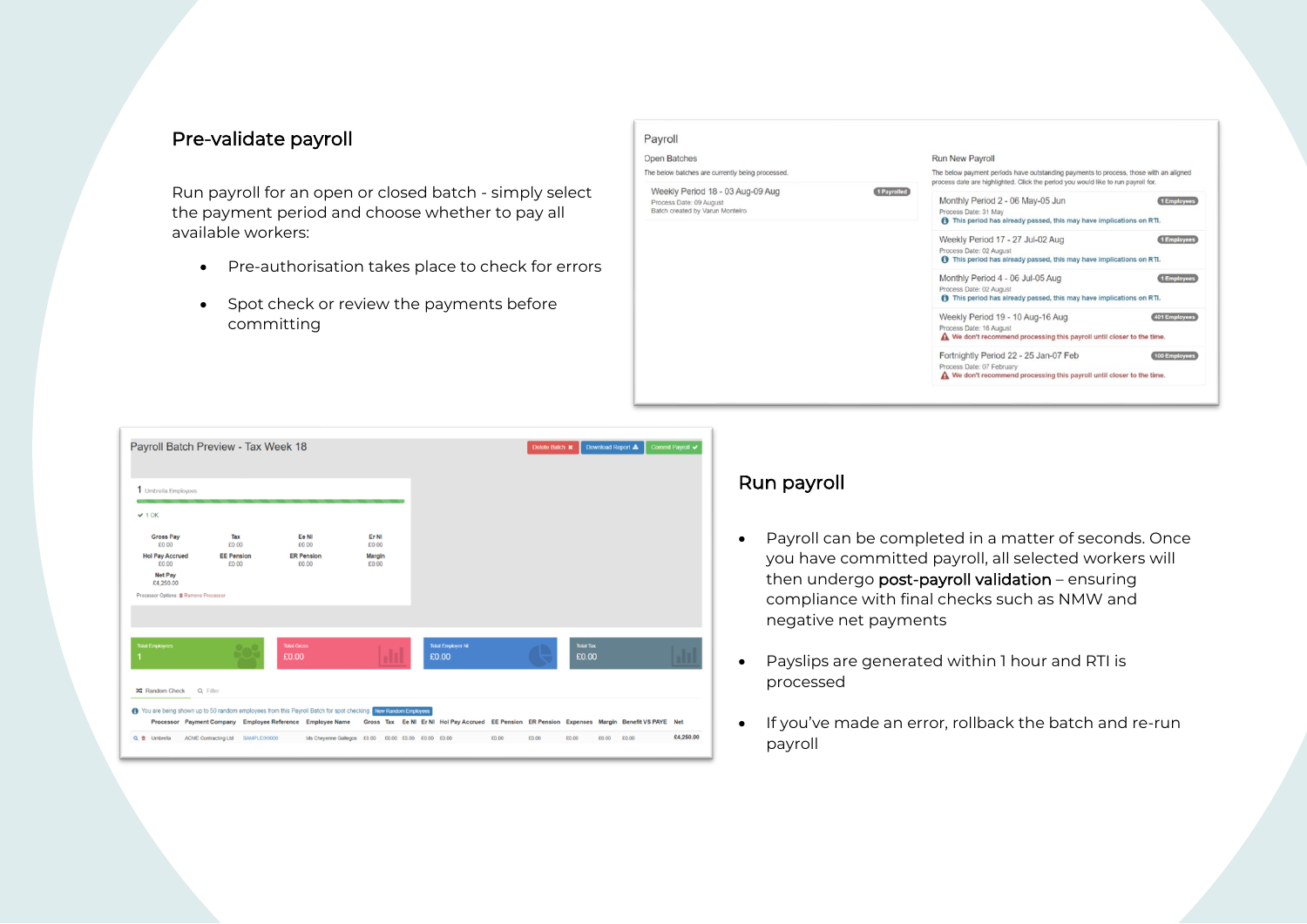# **Onboarding is easy as 1-2-3**

#### **Free demo of Codapay**

Get in touch with our friendly team through our site and we'll set up a meeting to show you around the system and answer any questions.

We'll then offer a free trial so you can test it out for yourself.

#### **Give us the go ahead**

So, you'd like to switch to Codapay. Great choice!

Moving from an existing provider? You'll need to confirm the details of your current agreement to assess when you can transfer data.

Once a date is agreed, we'll send across a contract with transparent terms – and no hidden costs.

#### **We'll get to work**

We'll provide an onboarding form for you to complete so our team can configure the system. You'll always have an Account Manager on hand to support you.

While our developers get to work, you'll be provided with a demo version to test, a login to our support desk, plus our training academy to guide you through the system.

We'll then work together to get your system ready on the agreed go-live date. From there on, you'll have permanent access to our gold-rated support desk and your Account Manager.

### **3**

**1**

**2**

#### **Comprehensive onboarding resources**

- $\checkmark$  Training academy
- $\checkmark$  Training available
- ✓ Account manager
- ✓ Test system
- ✓ Fast support desk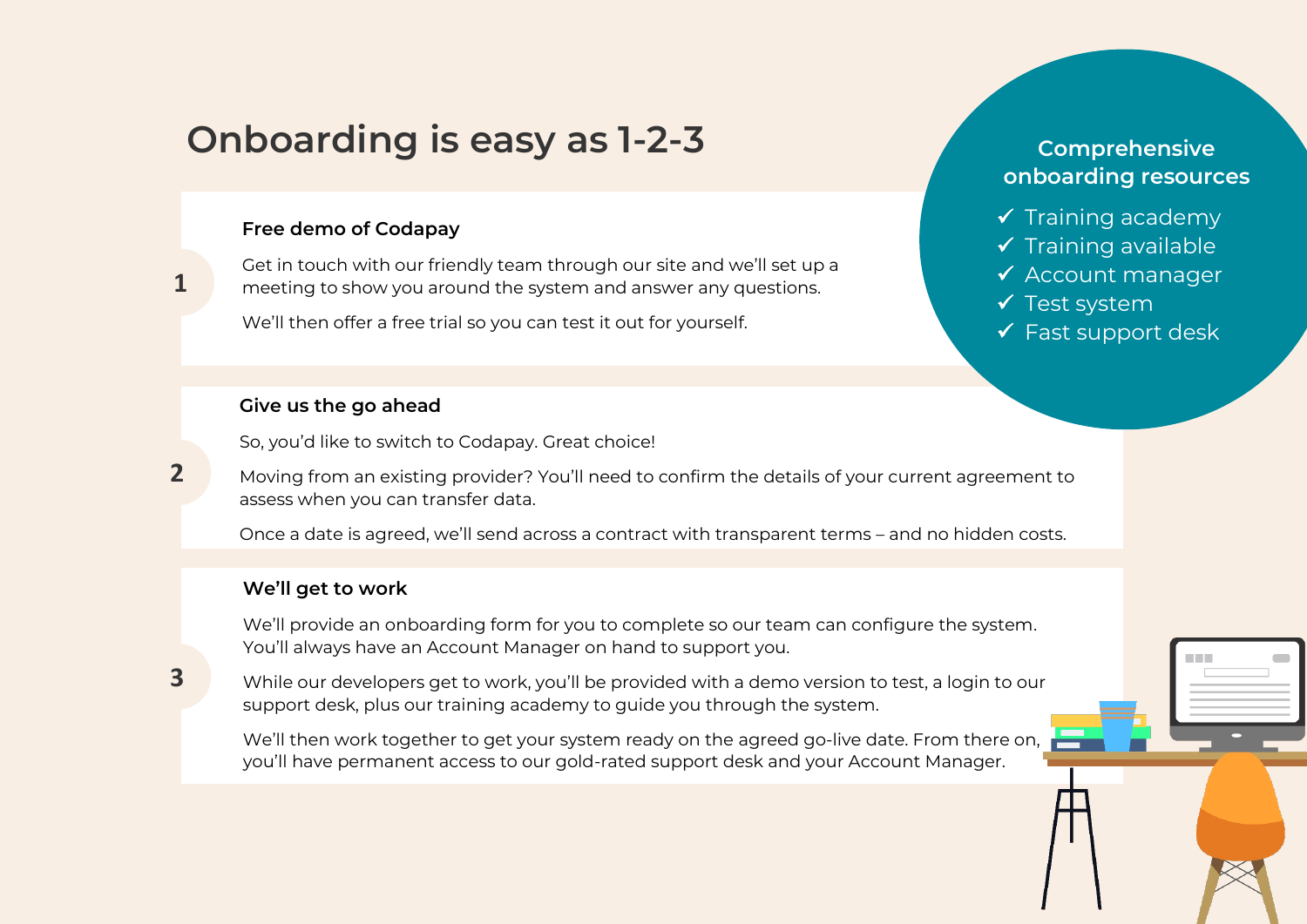$\overline{\circ}$ **COLOR** 

# **Book a free demo**

Save time and money with Codapay. Contact us today.

[codapay.co.uk/contact/](https://www.codapay.co.uk/contact/) **[codapay@codatech.co.uk](mailto:codapay@codatech.co.uk)**